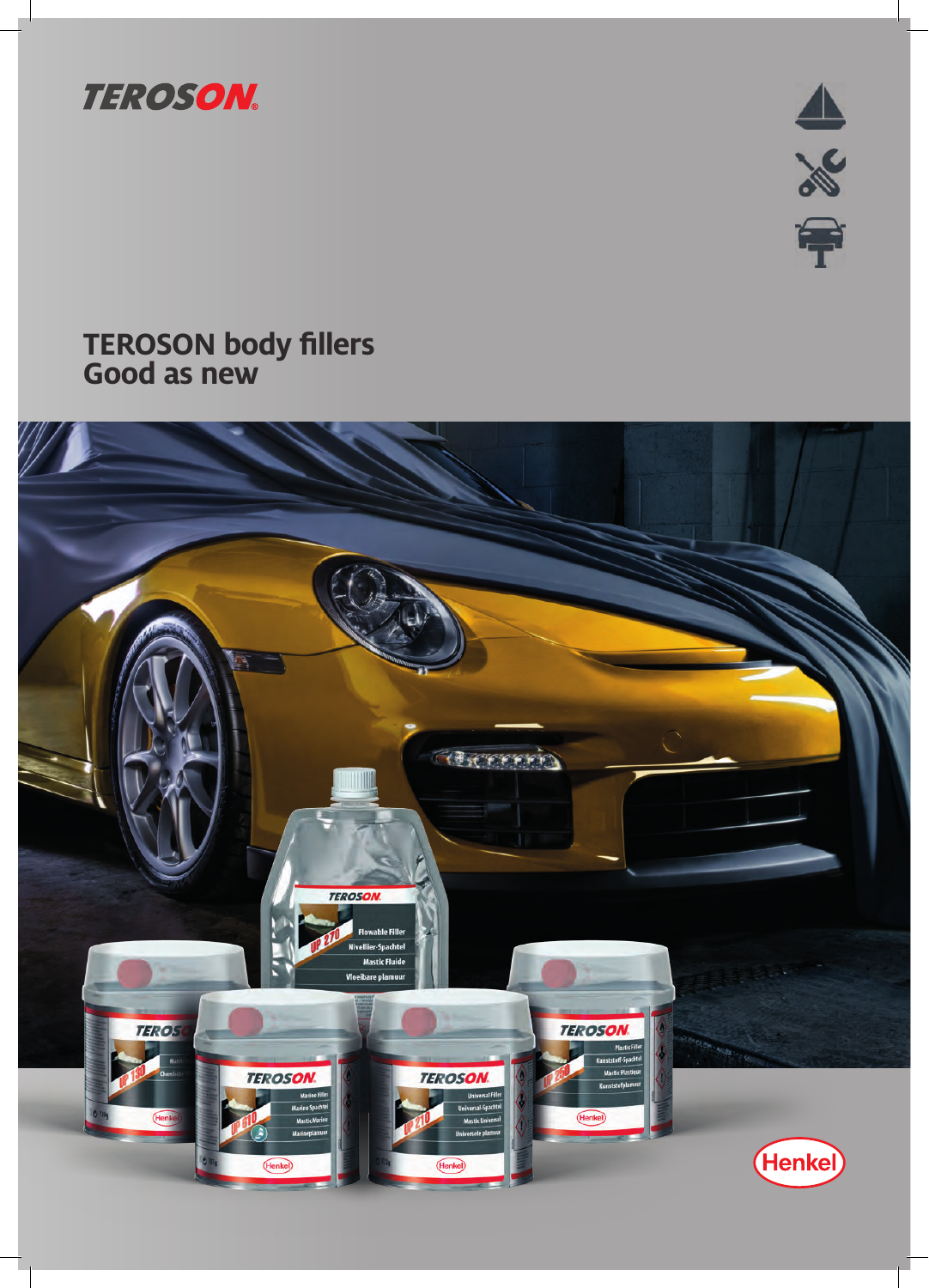

### Make everything as good as new

IF YOU'RE LOOKING FOR THE SMOOTHEST FIX, NOW THERE'S ONLY ONE – TEROSON.

Having brought Plastic Padding technology into our portfolio, we're the brand with fixes for all. Our fillers have the power to turn back time. Forget any damage. With our products, anything can be made to look like new again, even where very thin skims are called for.

TEROSON UP 270 Flowable Polyester Filler, from our Professional range, has been specially designed to do just that. A handy pouch, easy to mix, apply and sand, this is just one of many products delivering what today's body shops require.

### Same technology, new name

ALL THESE INNOVATIVE PRODUCTS, AND THE TECHNOLOGY BEHIND THEM, NOW BELONG TO TEROSON.

The result is one brand that has products for automotive bodywork repair, DIY maintenance and marine repairs.

Already well respected amongst OEM and car repair markets,TEROSON will bring its reputation for excellence to these new markets.



# History of automotive body filler

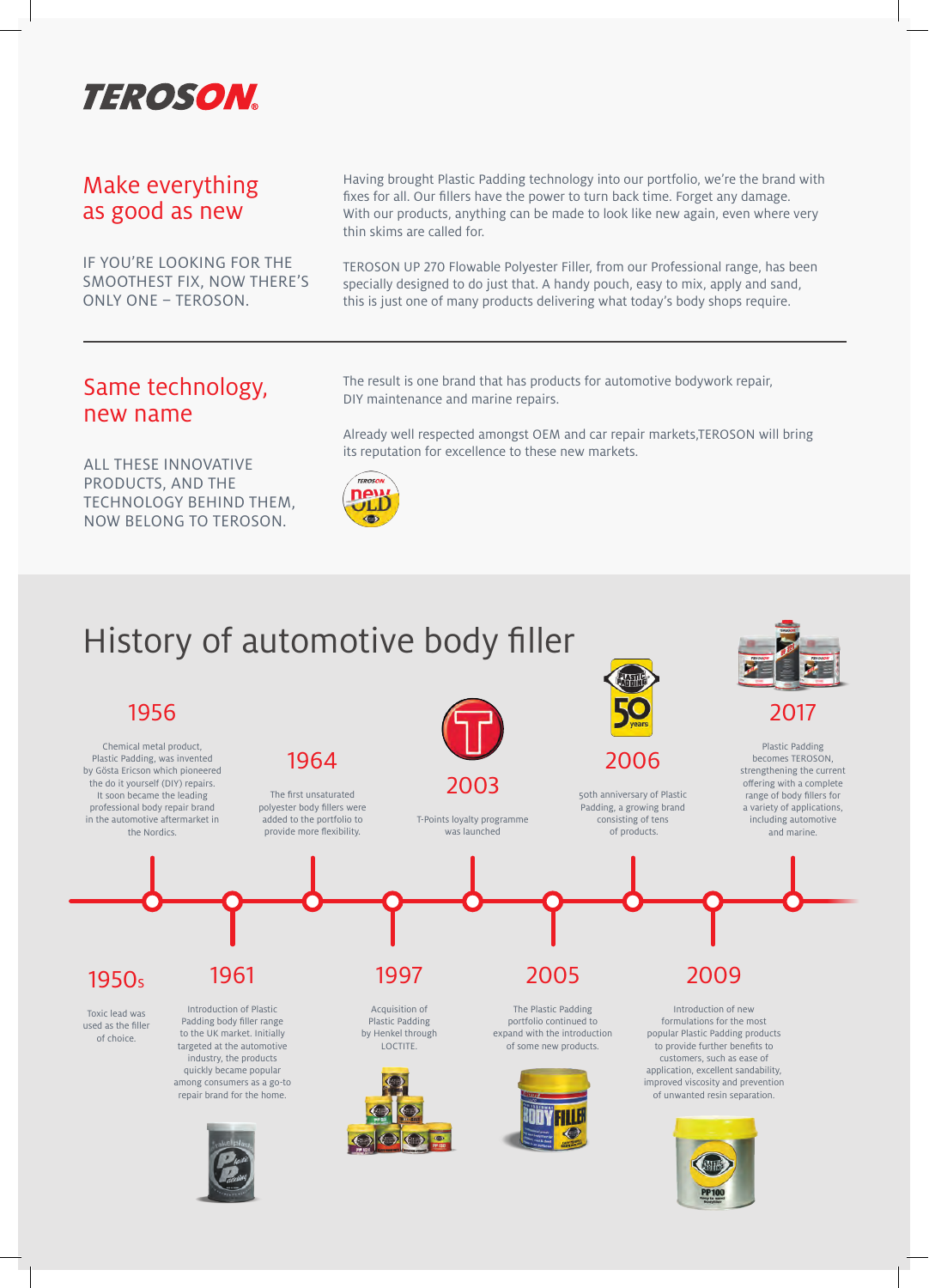### Professional Range of Polyester Fillers

Professional range of polyester fillers meets the needs of bodyshops requiring deep filling to a final layer skim before painting.



### **Application Area**

| Product Name          | <b>Bare Steel</b> | Aluminium                 | Galvanised Surface | Glass Fibre | Paintable Plastic Parts |
|-----------------------|-------------------|---------------------------|--------------------|-------------|-------------------------|
| <b>TEROSON UP 210</b> | $\times$          | $\times$                  | $\times$           | $\mathsf X$ |                         |
| <b>TEROSON UP 220</b> | $\mathsf X$       | $\mathsf X$               | $\mathsf X$        | $\mathsf X$ |                         |
| <b>TEROSON UP 230</b> | $\times$          | $\boldsymbol{\mathsf{X}}$ | $\times$           | $\mathsf X$ |                         |
| <b>TEROSON UP 240</b> |                   | $\mathsf X$               | $\mathsf X$        |             |                         |
| <b>TEROSON UP 250</b> |                   |                           |                    |             | $\times$                |
| <b>TEROSON UP 260</b> | $\mathsf X$       | $\boldsymbol{\mathsf{X}}$ | $\mathsf X$        | $\mathsf X$ |                         |
| <b>TEROSON UP 270</b> | $\times$          | $\times$                  | X                  | X           |                         |

#### **TEROSON UP 210** Universal Filler



#### **TEROSON UP 220** Soft Body Filler



#### **TEROSON UP 230** Light Weight



#### **TEROSON UP 240** Alu Galva Filler



| Ultima<br>• Repairs dents, scratches, pinholes,<br>• Premium everyday body filler | Features           | Application                 | Replaces Plastic Padding |  |
|-----------------------------------------------------------------------------------|--------------------|-----------------------------|--------------------------|--|
|                                                                                   | • Pot life: 3 mins | reshaping and imperfections |                          |  |

• Colour: beige • Sandable: 20 to 30 mins • Excellent build quality and fine finish

| <b>Features</b>                                                          | Application                                                                                                          | Replaces Plastic Padding |
|--------------------------------------------------------------------------|----------------------------------------------------------------------------------------------------------------------|--------------------------|
| • Soft body filler for easy filling<br>and sanding<br>• Pot Life: 4 mins | • Repairs dents, scratches, pinholes,<br>reshaping and imperfections<br>• Easy spread and workability on large areas | Plastic Padding 2000     |

• Colour: light beige

• Easy to sand • Pot life: 4:30 mins • Colour: light green • Sandable: 25 to 30 mins

• Sandable: 20 to 30 mins

#### Features **Application** Application **Application** Replaces Plastic Padding • Repairs minor dents, scratches, • reshaping and imperfections • Highly flexible, enabling the filler to be sanded down over long periods of time

PP50 & PP100

• Perfectly suitable for lightweight structures

| <b>Features</b>                                                                                                                | Application                                                                                                                                                                                                 | Replaces Plastic Padding |
|--------------------------------------------------------------------------------------------------------------------------------|-------------------------------------------------------------------------------------------------------------------------------------------------------------------------------------------------------------|--------------------------|
| • Hybrid filler for aluminium and<br>galvanised surfaces<br>• Pot life: 4 mins<br>• Colour: white<br>• Sandable: 15 to 20 mins | • Repairs minor dents, scratches,<br>reshaping and imperfections on<br>galvanised body work<br>• Especially designed for new aluminium<br>panel structures (for new generation of<br>aluminium body panels) | PP Galva                 |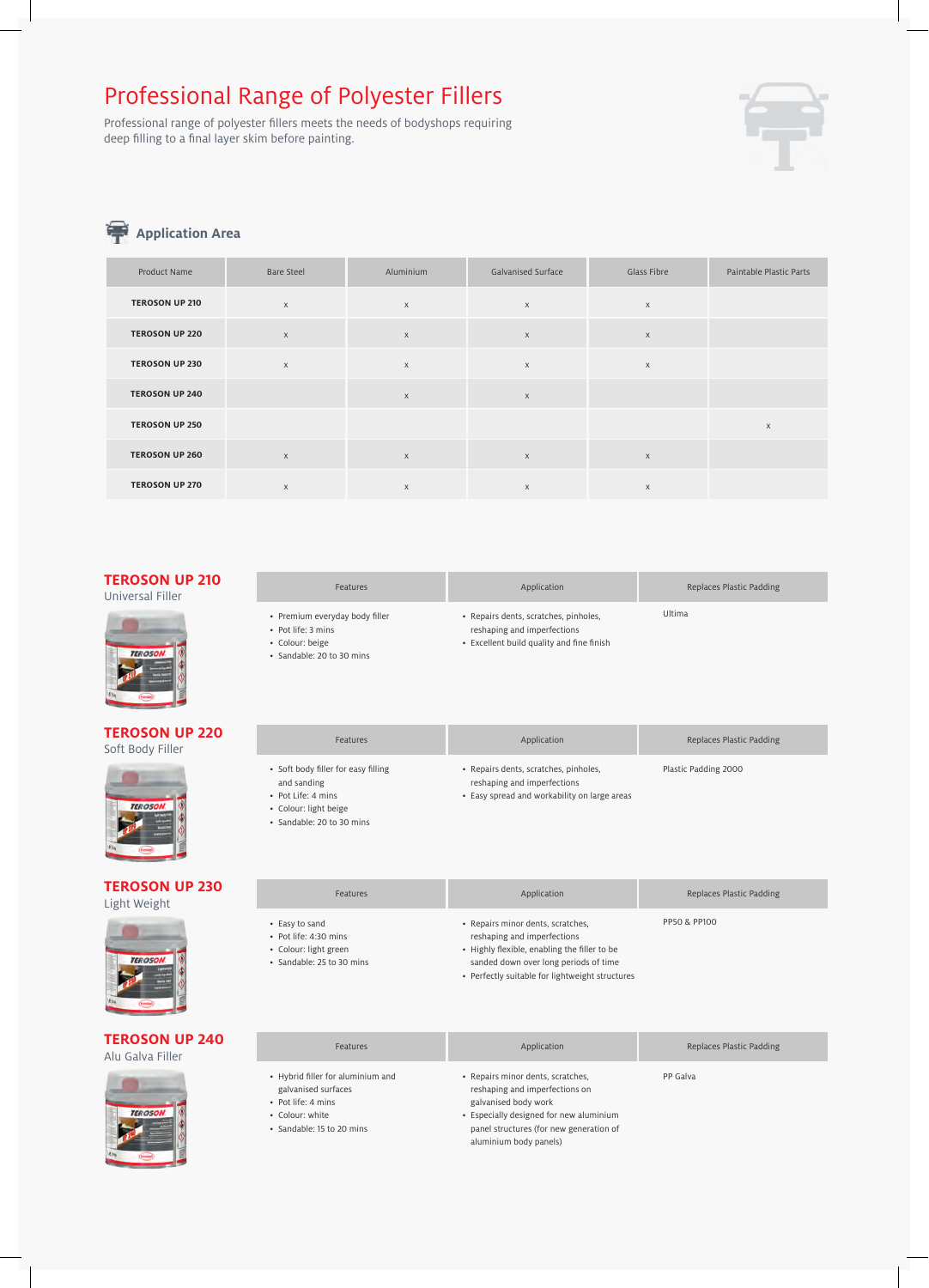

#### **TEROSON UP 250** Plastic Filler

| Plastic Filler |                                                                                                                             |                                                                                                                                                                            |         |
|----------------|-----------------------------------------------------------------------------------------------------------------------------|----------------------------------------------------------------------------------------------------------------------------------------------------------------------------|---------|
| <b>TEROSON</b> | • Elastic filler for paintable<br>plastic repairs<br>• Pot life: 3 mins<br>• Colour: dark grey<br>· Sandable: 25 to 30 mins | • Repairs scratches, damage on plastic<br>bumpers and trim<br>• Ideal to skim over plastic<br>repair products<br>• Can be applied in very thin layers<br>e.g. smart repair | Plastic |

#### **TEROSON UP 260** Stopper



| <b>TEROSON UP 270</b> |  |
|-----------------------|--|

Flowable Filler



- Super smooth, easy to spread body filler
- Pot life: 4:30 mins

• Ultra smooth finishing body filler

• Pot life: 4 mins • Colour: light grey • Sandable: 15 to 20 mins

- Colour: grey/green
- Sandable: 10 to 20 mins
- Self levelling filler to repair scratches and imperfections

Features **Application Application Application Replaces Plastic Padding** 

Features **Application Application Application Replaces Plastic Padding** 

Features **Application Application Application Replaces Plastic Padding** 

• Final coat on minor dents, scratches

• Super fine texture ensures a smooth flawless surface and a perfect feather edge

and imperfections

- Excellent finish before painting
- For big repair areas with thin
- layer application



Stopper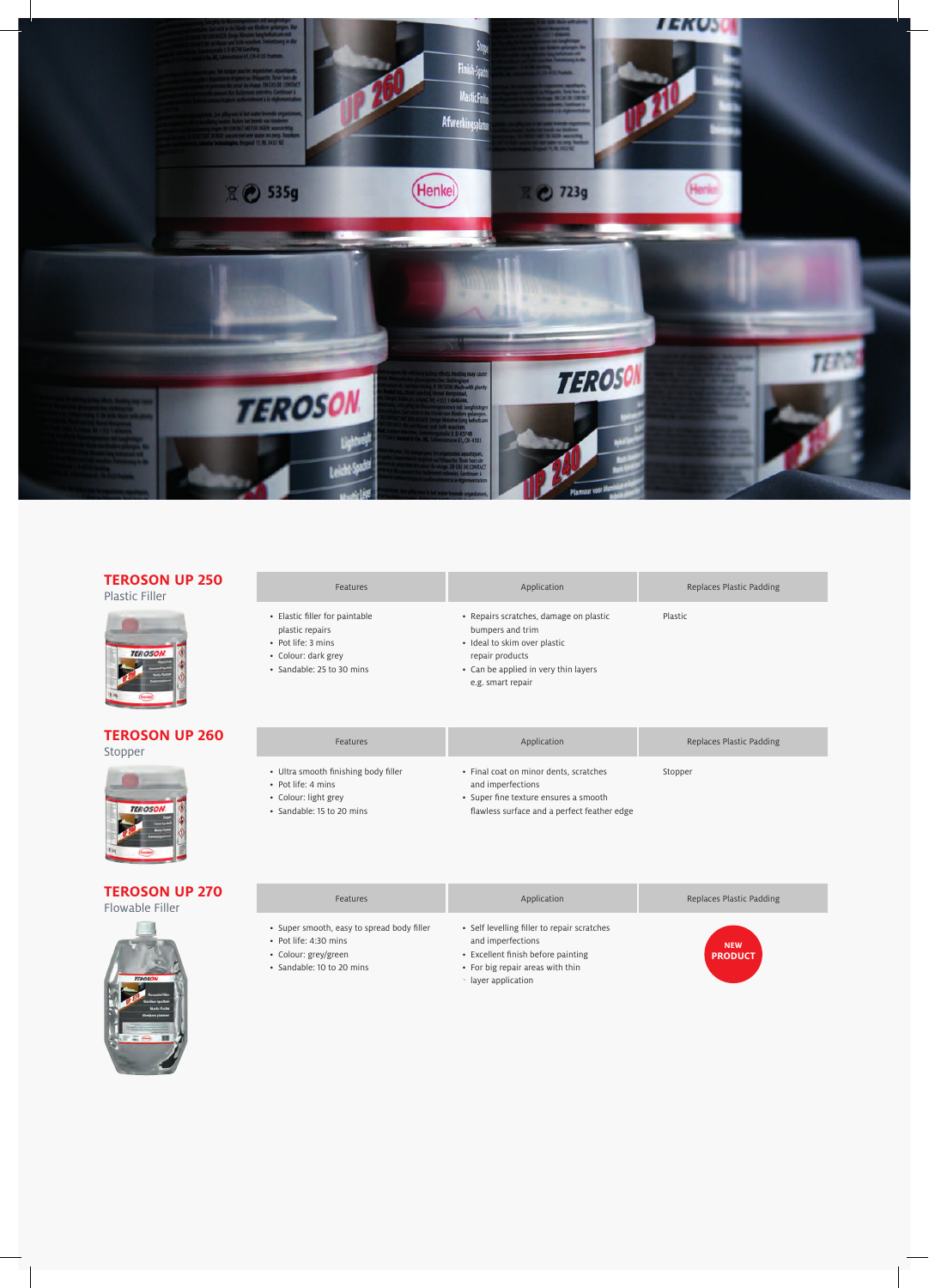# All Purpose Range of Polyester Fillers

Bonds numerous substrates on the car and around the home.



### **Application Area**

| Product Name          | <b>Bare Steel</b> | Aluminium | <b>Galvanised Surface</b> | <b>Zinc Coated Steel</b> | Glass Fibre | Copper   | Tin          | Emergency Repair |
|-----------------------|-------------------|-----------|---------------------------|--------------------------|-------------|----------|--------------|------------------|
| <b>TEROSON UP 110</b> | $\times$          | $\times$  | $\times$                  |                          | X           |          |              |                  |
| <b>TEROSON UP 120</b> | $\mathsf{X}$      | $\times$  | $\times$                  |                          | $\times$    | X        | $\mathsf X$  | $\times$         |
| <b>TEROSON UP 130</b> | $\mathsf{X}$      | $\times$  | $\times$                  |                          | $\times$    | $\times$ | $\mathsf{X}$ | $\times$         |
| <b>TEROSON UP 140</b> | $\times$          | $\times$  |                           | $\times$                 |             |          |              |                  |
| <b>TEROSON UP 150</b> | $\mathsf{X}$      | $\times$  | $\mathsf{X}$              |                          | X           |          |              |                  |

|  | TEROSON UP 110 |  |  |
|--|----------------|--|--|
|  |                |  |  |

Elastic Body Filler



#### **TEROSON UP 120** Leak Fix



**TEROSON UP 130** Chemical Metal



#### **TEROSON UP 140** Metal Filler



#### **TEROSON UP 150** Glass Fibre Filler



| Features                                                                                                                                                                                                                                         | Application                                                                                                                                                                                                       | Replaces Plastic Padding        |  |
|--------------------------------------------------------------------------------------------------------------------------------------------------------------------------------------------------------------------------------------------------|-------------------------------------------------------------------------------------------------------------------------------------------------------------------------------------------------------------------|---------------------------------|--|
| · Elastic filler<br>• Outstanding flexibility<br>• Good adhesion<br>• Eliminates cracking and flaking<br>• Pot life: 3 mins<br>· Colour: grey/green<br>· Sandable: 20 to 30 mins                                                                 | · Repairs dents, scratches, pinholes,<br>reshaping and imperfections<br>· Use on steel, aluminium and galvanised<br>surfaces, wood and glass fibre<br>• Perfectly suitable for vibrating and<br>flexible surfaces | Elastic Professional Bodyfiller |  |
| Features                                                                                                                                                                                                                                         | Application                                                                                                                                                                                                       | Replaces Plastic Padding        |  |
| • All purpose emergency filler<br>• Resistant to oil, water and<br>common chemicals<br>• Pot Life: 3:30 mins<br>· Colour: grey/green/black<br>· Sandable: 15 to 20 mins<br>• Temperature resistance up to 120°C<br>· Good temperature resistance | • Emergency repair of fuel tanks,<br>leaking pipes, radiators etc                                                                                                                                                 | Leak Fix                        |  |
| Features                                                                                                                                                                                                                                         | Application                                                                                                                                                                                                       | Replaces Plastic Padding        |  |
| · Original hard multi purpose repair paste<br>• Resistant to water, oil, fuel, most weak<br>acids and chemicals<br>• Pot life: 4:30 mins<br>• Colour: dark grey<br>· Sandable: 15 to 20 mins<br>• High chemcial resistance                       | • Repairs dents, pinholes and scratches<br>• Can be drilled and tapped                                                                                                                                            | Chemical Metal                  |  |
| <b>Features</b>                                                                                                                                                                                                                                  | Application                                                                                                                                                                                                       | Replaces Plastic Padding        |  |
| • All rounder for metal surfaces                                                                                                                                                                                                                 | • Repairs dents, pinholes and scratches                                                                                                                                                                           | TEROSON UP 340 MF               |  |

- Pot life: 3:30 mins
- Colour: beige
- Sandable: 15 to 20 mins

| <b>Features</b>                                                                                                       | Application                                                                                                                                       | Replaces Plastic Padding |
|-----------------------------------------------------------------------------------------------------------------------|---------------------------------------------------------------------------------------------------------------------------------------------------|--------------------------|
| • Glass fibre filler for bridging holes<br>· Pot life: 6:30 mins<br>• Colour: blue/green<br>· Sandable: 20 to 30 mins | • Repairs holes<br>• Creates fibre reinforced repair<br>• Water resistant<br>• High tensile glass fibre strands for<br>bridging and filling holes | Glass Fibre              |